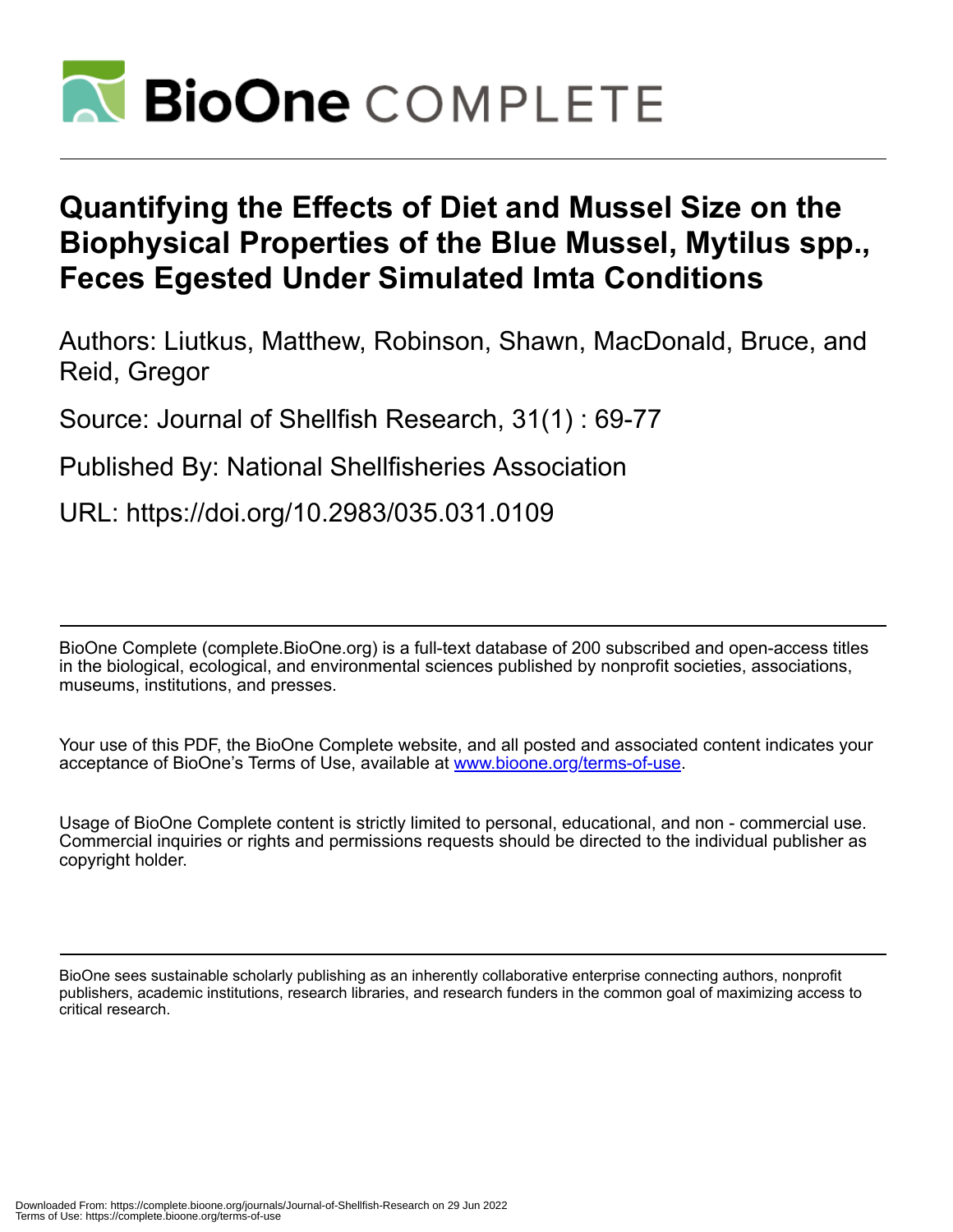# QUANTIFYING THE EFFECTS OF DIET AND MUSSEL SIZE ON THE BIOPHYSICAL PROPERTIES OF THE BLUE MUSSEL, MYTILUS SPP., FECES EGESTED UNDER SIMULATED IMTA CONDITIONS

# MATTHEW LIUTKUS, $^1$  SHAWN ROBINSON, $^2$  BRUCE MACDONALD $^1\ast$ AND GREGOR REID<sup>1</sup>

 $^1$ Biology Department and Centre for Coastal Studies and Aquaculture, University of New Brunswick, 100  $^1$ Tucker Road, PO Box 5050, Saint John, NB, E2L-4L5, Canada; <sup>2</sup>St. Andrews Biological Station, 531 Brandy Cove Road, St. Andrews, NB, E5B 2L9, Canada

ABSTRACT Three size classes of mussels (Mytilus spp.) (small, 26–35 mm; medium, 45–54 mm; and large, 65–74 mm) were exposed to 4 experimental diets consisting of mixed algae, diatom pastes, salmon feed ''fines,'' or salmon feces. Salmon culture byproduct particles (feces and feed fines) were found to have minimal effect on the biophysical properties of mussel feces when compared with those from an algal-based diet. Differences in fecal morphology (feces widths) of mussel feces were found to be minimal in small mussel sizes, but became more significant as mussel shell length increased (45–74 mm). Furthermore, faeces from fish farm-based diets were found to be significantly narrower than algal based diets. Absorption efficiencies of the 4 different diets were 87%, 81%, 90%, and 86%, respectively. Regardless of diet, small mussels produced feces that dispersed as a function of settling velocity (small, 0.18 cm/sec; medium, 0.29 cm/sec; and large, 0.54 cm/sec (settling velocity of 50% of particles)) over much larger areas than those feces produced by larger mussels, suggesting that the influence of mussel culture on benthic loading of organic material around an aquaculture site will tend to increase over time as the mussel crop grows to maturity.

**KEY WORDS:** blue mussel, *Mytilus*, feces size, settling velocity, diet effects, absorption efficiency

# INTRODUCTION

The Integrated MultiTrophic Aquaculture (IMTA) project in the Bay of Fundy, Canada, is currently transitioning from a research and development scale to a commercial scale of production. Species that are currently integrated and farmed alongside Atlantic salmon (Salmo salar) include blue mussels (Mytilus edulis and Mytilus trossulus), which can retain smaller salmon feed fines and fecal particles from the water column that are in an acceptable particle size range; and kelp (Saccharina latissima and Alaria esculenta), which absorb dissolved nutrients such as nitrogen and phosphorus. The larger organic particles not captured by suspension feeders are anticipated to be captured by a benthic component of detritivores that are capable of assimilating them. The food supply for mussels cultured using IMTA techniques is supplemented with pulses of salmon farm by-product particles including salmon feed fines and feces (MacDonald et al. 2011). We know that mussels have the capability of absorbing these additional particles; however, there is scant information available on the dispersal characteristics of the biodeposits produced (Reid et al. 2009, Reid et al. 2010). To assess the sustainability of IMTA systems in open water, we need to have a better understanding of the efficiency of energy transfer from the water column to the benthos. The blue mussel is a sessile suspension-feeding bivalve and it plays a key role in connecting high-quality, pelagic, suspended particulate matter to the benthic ecosystem (Dame 1993, Giles & Pilditch 2004, Newell 2004, Callier et al. 2006, Cranford et al. 2007). Mussels filter ambient suspended matter from the water column, sort and process particles, and egest three different types of biodeposits (Dame 1993). Particles such as silt and, at times, excess cleared organic material are rejected before ingestion and expelled from the inhalant siphon in the form of a conglomeration of loosely packaged particles, or pseudofeces. Desirable particles are ingested and further processed, and either expelled during the second sorting stage as intestinal feces or processed by the digestive gland and later egested as true mussel feces (Dame 1993, Giles & Pilditch 2004, Callier et al. 2006).

Previous studies have characterized the biophysical properties (morphology, organic content, and so forth) of biodeposits such as pseudofeces and feces produced under natural conditions by various mussel species to assess the potential impacts of mussel culture (e.g., Giles & Pilditch 2004, Callier et al. 2006). Because of the relative infancy of the open-water IMTA concept in the West, few studies have addressed the potential effects of the salmon farm diet supplement on these characteristics of mussel biodeposits. If the diet affects the specific density of the fecal pellet, then the settling velocities of the pellet will increase and the dispersal distance will decrease, resulting in higher organic loading rates around the aquaculture sites. In addition to the overall number of mussels in culture, a cohort of growing mussels will change significantly in size and number during the culture period, and mussel body size may also have an influence on the biophysical properties of feces. The objectives of this study were 2-fold: to compare the biophysical properties of mussel feces produced from salmon farm diets with those produced from algal-based diets in a laboratory setting and to determine whether the size of the mussels will influence characteristics of the feces. Characterizing mussel biodeposits to determine their settling rates and patterns of dispersal are, therefore, very important features in estimating the efficiency of IMTA systems in determining how and where to site the various biofilters to capture the particles.

# MATERIALS AND METHODS

# Mussel Collection and Acclimation

69

\*Corresponding author. E-mail: bmacdon@unbsj.ca DOI: 10.2983/035.031.0109

A group of  $Mytilus (M.$  edulis and  $M.$  trossulus) species mussels were gathered from the intertidal shoreline at two locations: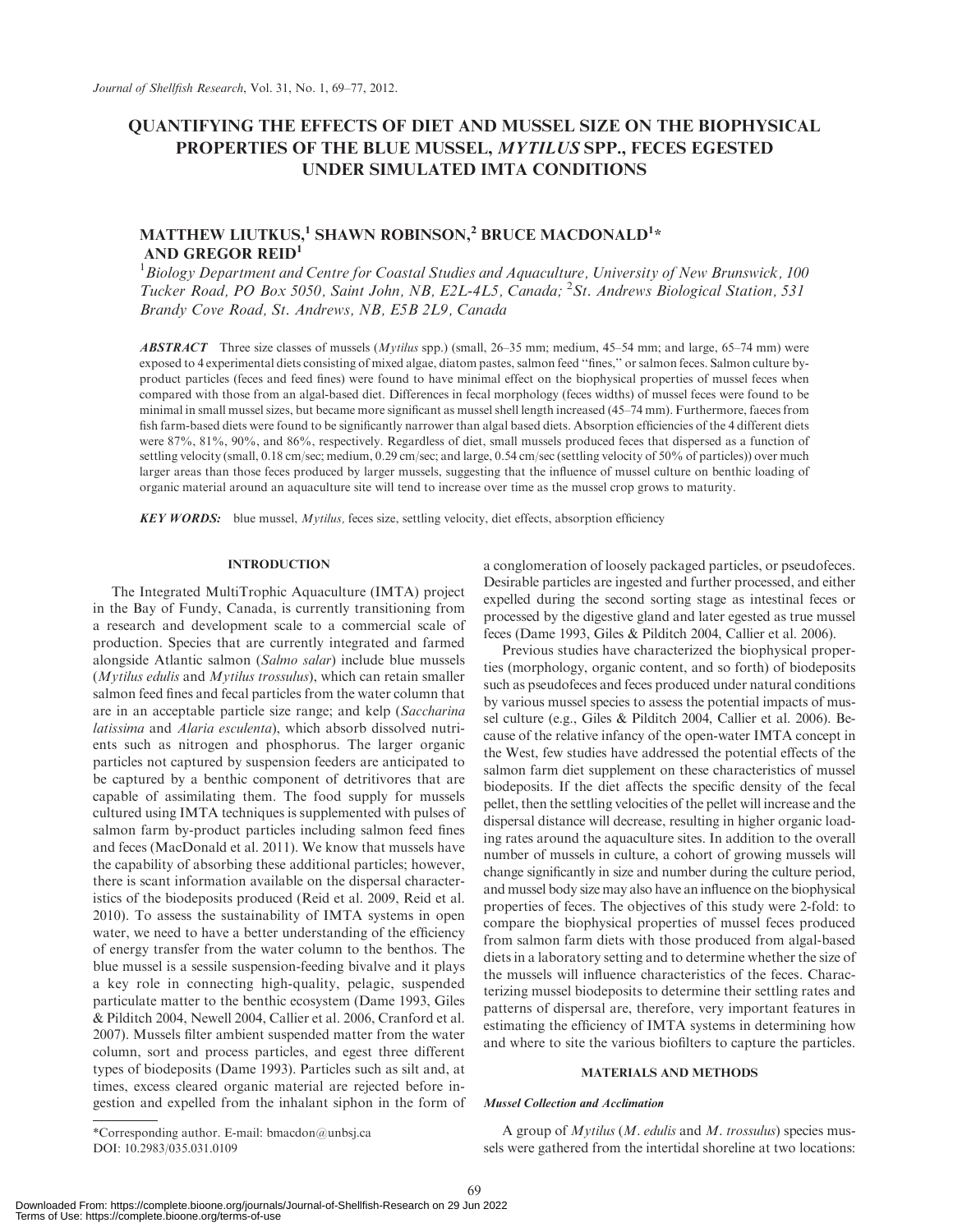Back Bay (45°02'37" N, 66°52'30" W) and Passamaquoddy Bay/St. Croix River  $(45^{\circ}05'16'' \text{ N}, 67^{\circ}04'52'' \text{ W})$  in the Bay of Fundy, Canada (Fig. 1). Selected mussels of three size classes (small, 26–35 mm; medium, 45–54 mm; and large, 65–74 mm) were collected from each location, transported to the laboratory, and stored separately in flow-through seawater tanks. Seawater was pumped from the mouth of the St. Croix River from a depth of 25 m, passed through a sand filter, and delivered at ambient seasonal temperature. During this 14-day period, no food was added to the tanks, but there was a very low background concentration of total particulate matter from the tank in-flows (<0.05 mg/L). Groups of 13 mussels from the medium and large size classes, and 25 mussels from the small size class, were selected randomly from each of the two locations (small,  $n = 50$ ; medium,  $n = 26$ ; and large,  $n = 26$ ). Mussels were then cleaned of any settled organisms and then numbered by gluing waterresistant paper numbers to the posterior end of either the dorsal or ventral side of the mussel shell.

#### Experimental Design and Diet Characteristics

Mussels from each of the 3 size classes were exposed to 4 diet mixtures (2 algal-based and 2 salmon farm-based diets). The mixed algal diet consisted of concentrated Phaeodactylum tricornutum, Chaetocerus-B, and Nanocholoropsis oculatata  $(5-15 \mu m,$ typical maximal diameter), whereas the diatom diet was composed of a concentrated paste of a monoculture of Thalassiosira weissflogeii (15–25 µm, typical maximal diameter; Table 1). The salmon farm diets–fines diet, was composed of a (Shur-Gain, Nutreco, Truro, N.S./Canada) extruded dry feed pellet ground, sieved, and filtered  $(100 \,\mu\text{m})$ , whereas the feces diet was composed of fecal deposits from second-year class Atlantic salmon (S. salar) fed the same feed used for the fines diet (Table 1). Salmon feces were collected by placing a sump container under the outflow pipe of a salmon holding tank in the laboratory, allowing for accumulation of salmon feces in the sump container; feces were recovered and frozen in a  $-20^{\circ}$ C freezer using the technique adopted by Ogunkoya et al. (2006). Salmon based diets were blended, and all diets were passed through a  $100$ - $\mu$ m filter prior to being diluted in the header tanks delivery system.

#### Experimental Setup

The experimental diet delivery system consisted of a 136-L header tank in which diet and seawater were first mixed. Diets for each trial were prepared in a 7-L bucket to create a ''stock broth''. The broth was diluted serially when needed, and pumped at a constant rate by a peristaltic pump and further mixed and diluted in the header tank. Desired concentrations of experimental diets less than 5 mg/L were achieved by adjusting the speed settings of the peristaltic pump and the concentrations of the stock broth. Ambient seawater temperature varied seasonally, making it necessary to use a submerged heat exchange coil in the header tank to maintain a narrow temperature range when exposing the mussels to the diets ( $9 \pm 2$ °C). Diets and seawater were mixed and aerated in the header tank with 2 submerged air



Figure 1. Collection sites for experimental mussels ( $\star$ ) Back Bay (45°02′37″ N, 66°52′30″ W) and Passamaquoddy Bay/St. Croix River (45°05′16″ N, 67°04′52″ W).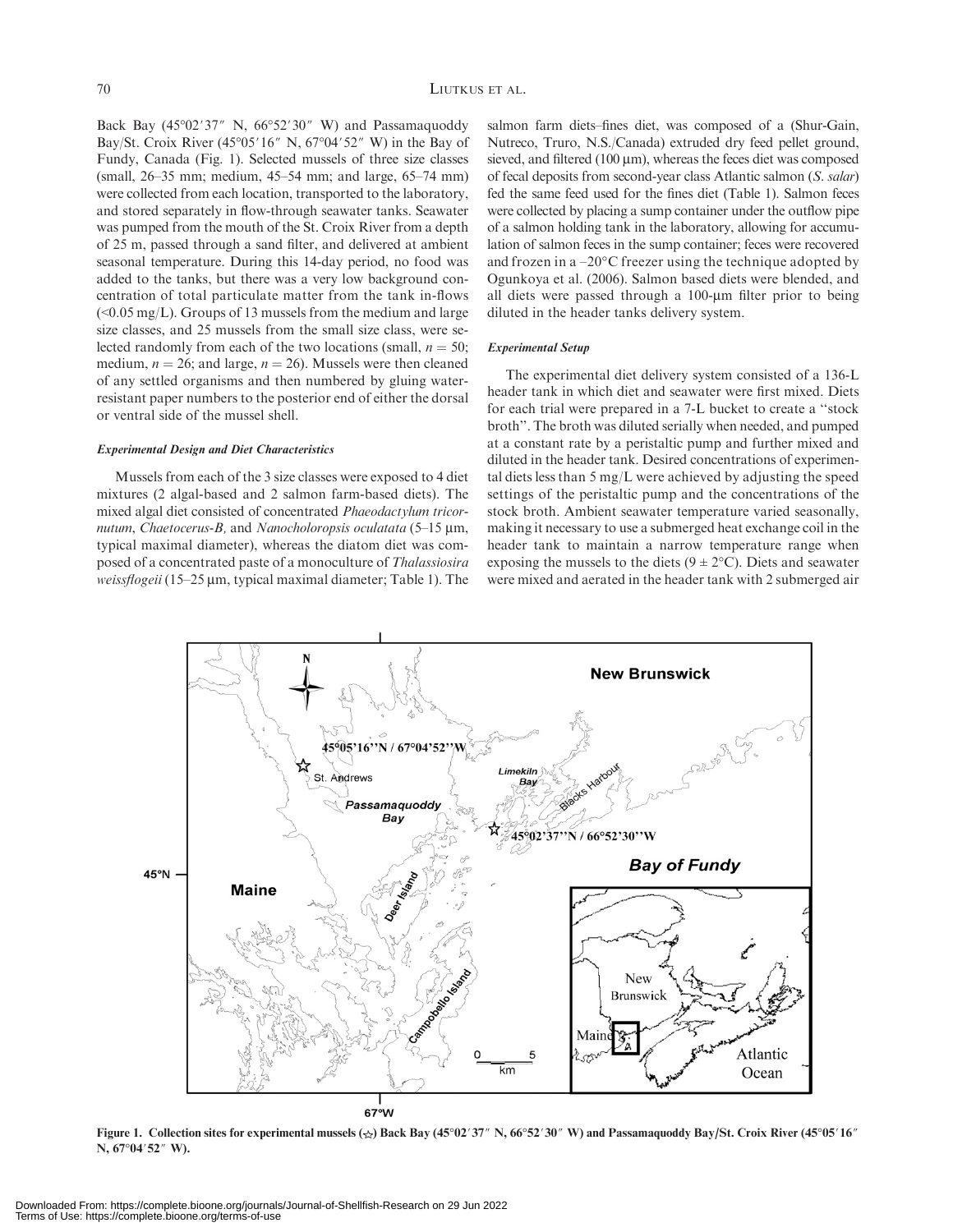#### TABLE 1.

Concentration (total particulate matter) and organic content of experimental diets: mixed algal, diatom, fines from feed, and salmon feces.

|                                                  | Mixed<br><b>Algal Diet</b> | <b>Diatom</b><br>Diet       | <b>Fines from</b><br><b>Salmon Feed Diet Feces Diet</b> | Salmon         |
|--------------------------------------------------|----------------------------|-----------------------------|---------------------------------------------------------|----------------|
| $TPM \pm SD$<br>(mg/L)                           |                            | $4.1 \pm 0.5$ $3.9 \pm 0.4$ | $3.8 \pm 0.8$                                           | $3.7 \pm 0.9$  |
| $OC \pm SD($ % $)$ 76.9 $\pm 0.4$ 65.6 $\pm 0.8$ |                            |                             | $93.1 \pm 0.3$                                          | $77.1 \pm 2.2$ |

Sample size for all diet concentration (total particulate matter; TPM) measurements ( $n = 27$ ) and diet organic content (OC; measured as a percentage) ( $n = 3$ ). Data describing diets are the mean  $\pm$  SD of 3 replicate water samples collected from the outflow valve of the control feeding chamber during 3 deposit trials ( $n = 9$ ). TPM was calculated as the dry weight of the water sample; OC was calculated by weight lost after combustion.

stones to keep particles suspended, and gravity was used to supply water to the distribution container. The header tank supplied a mixture of seawater and diet to the distribution container (40-cm height, 20 L) constructed with an overflow opening at a fixed height from the top that maintained a constant gravitational head pressure (Fig. 2). The distribution container also held submerged air stones to keep particles suspended. Water was distributed individually through 6-mm plastic tubing grouped inside the center of the distribution container delivered to each exposure chamber (length, 16 cm; width, 9 cm; height 12 cm; water volume, 1.05 L) at a constant flow rate of 290 mL/min. This rate was selected because flows of 200 mL/min and higher have been shown to prevent diet depletion in this type of exposure chamber, and allows the clearance rate to be independent of flow (Hawkins et al. 1998, Giles & Pilditch 2004, Hatton et al. 2005). Exposure chambers were designed with a baffle wall 4 cm away from the inflow pipe, providing micromixing in the chamber (Armsworthy et al. 2001, Hatton et al. 2005) (Fig. 2). Hatton et al. (2005) described the water current dynamics of a similar chamber, and how bottom turbulence is reduced by inserting baffles, thereby preventing biodeposit resuspension or microerosion. Water exited the exposure chamber through an 8-cm-high stand pipe located at the opposite end of the exposure chamber.

Mussel biodeposits were collected during a series of randomized trials for both diet and mussel size to minimize any possible effects of time. During each trial, 8 randomly selected mussels were assigned to a random exposure chamber, and the 2 remaining exposure chambers were left empty to enable the characteristics of the particular diet to be determined. The number of mussels in each exposure chamber was determined by the size class being tested—1 mussel in each chamber for medium and large mussels, and 2 mussels per chamber for the small mussels. Exposure to diets commenced 4 h after the mussels were placed in the chambers, allowing them to acclimate to the experimental exposure chamber. Experimental start time  $T_0$ was designated at 2.5 h after first exposure to the experimental diet. Any biodeposits produced during the 2.5-h acclimation period were discarded, and collections continued for an additional 8 h. A large pipette was used to remove all biodeposits from each exposure chamber, and much care was taken not to break their form during handling periods. Biodeposit production experiments consisted of 4 diet exposures with 3 replicates of each diet for 3 size classes, for a total of 36 experimental deposit trials (4 diets  $\times$  3 sizes  $\times$  3 replicates).

# Biodeposit and Diet: Composition and Determination of Absorption Efficiency

Biodeposits and samples of the diet were filtered onto ''ashed'' and preweighed 47-mm GF/C filters, rinsed with 10 mL distilled water, and placed immediately in a  $-80^{\circ}$ C freezer for later organic content (OC) analysis. The OC of the filtered biodeposit and diet were determined by removing filters from the  $-80^{\circ}$ C freezer, placing them in marked aluminum dishes, and drying at 60°C for 24 h (Giles & Pilditch 2004). Filters were removed and reweighed, and the weight was recorded as total particulate matter (measured in micrograms per liter) during that designated exposure period. Filters were then combusted at 430°C for 6 h, and the OC (measured as a percentage) of both biodeposits and diet were calculated as weight loss after combustion (Giles & Pilditch 2004). The absorption efficiency (AE;



Figure 2. System to deliver experimental diets simultaneously to individual mussels and empty control containers at constant flow rates. Inset shows details of baffle wall to ensure mixing, and standpipe to maintain constant volume. See text for details.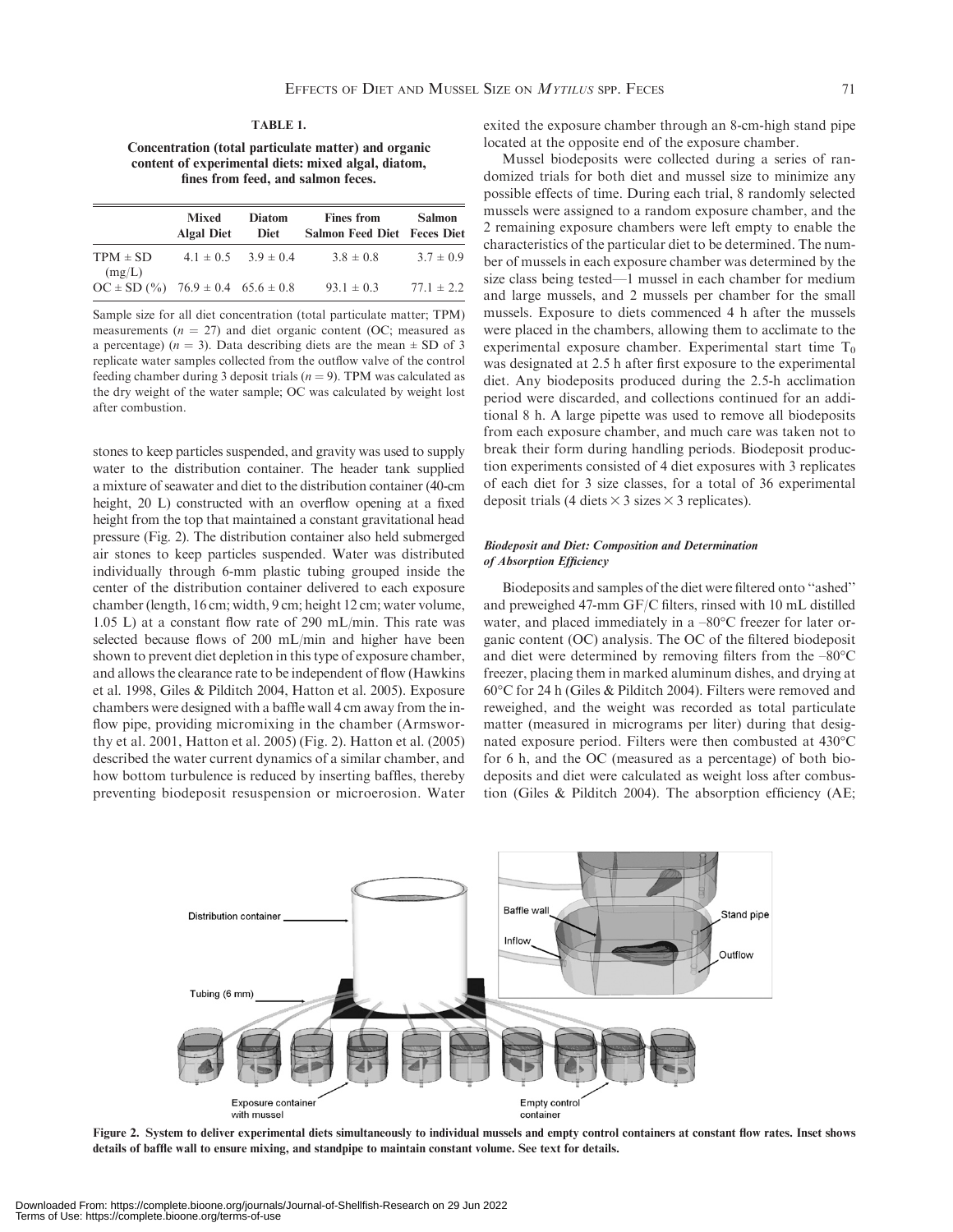measured as a percentage) of experimental diets was calculated using the following equation:

$$
AE (\%) = (Dict - Feces) / [(1 - Feces)Dict] \times 100
$$

where Diet describes the organic portion in the experimental diet and Feces describes the organic portion in biodeposits (Conover 1966).

# Morphology of Biodeposits

Morphologies of individual biodeposits were measured by transfer by pipette into marked, individual white plastic holding dishes (7 mL). Biodeposits were photographed under a dissecting microscope, and digital pictures were later analyzed using image analysis software (Image Pro Plus, version VI, 4.5.1.2.2, Silver Spring, MD), and length, width, area, and aspect (ratio of length to width) were measured from the biodeposit images (Fig. 3).

# Settling Velocity of Biodeposits

Settling velocities were assessed in a temperature-regulated double-tube settling column (height, 2.0 m; outer diameter, 0.32 m; inner diameter, 0.19 m). The column was supplied by the same seawater used in the exposure trial, and was regulated during the experimental period by pumping warm or ambient water through the outer column ( $11 \pm 1$ °C), thereby minimizing fluctuation in water temperature of the inner test column (Giles & Pilditch 2004). The settling column was filled 8 h prior to density trials, and a preliminary dye study showed no distinct upward eddies. Variation in water temperatures between top, middle, and bottom was found to be within  $\pm 1^{\circ}C$ , comparable with other studies (Hawkins et al. 1998, Giles & Pilditch 2004, Hatton et al. 2005). To measure settling velocity of individual fecal deposits, feces were introduced gently by pipette just below the water surface of the inner column. Determining the settling velocity timing did not begin until the biodeposit visually crossed the ''starting line''—a line 0.35 m from the top of the column marked on a board behind the column. The purpose of the initial untimed settling distance was to negate potential acceleration effects resulting from inertial forces caused by introduction of the biodeposit. Biodeposits were timed over the duration for them to fall 0.90 m. Data from other published works showed no differences in settling velocity over three 0.30-m sections, when they used one overall measurement of 0.90 m (Giles & Pilditch 2004, Callier et al. 2006).

#### Statistical Analysis

Data sets were tested for normality and homogeneity of variance. If the assumptions were violated, logarithmic transformations were applied to enable the use of parametric tests. In cases



Figure 3. Examples of mussel biodeposits and the measurements determined in the morphological analysis. (A) Pseudofeces. (B) Feces.

in which homogeneity of variance and normality could not be met, nonparametric tests were used. Two-way ANOVA was used to determine whether mussel size class and diet treatment had a significant influence on feces width and settling velocity. Tukey-Kramer multiple comparisons were used to determine whether significant differences existed between the means of feces width and settling velocity for the different treatment groups. To determine which measurements of biodeposit morphology had the strongest relationship with individual settling velocity, a best-fit regression analysis was performed.

Biodeposits from a single individual are unlikely to be independent; therefore, each biodeposit was treated as a statistical replicate for all analyses based on inferences by Giles and Pilditch (2004). They determined that, although biodeposits from a single size class can be assigned to the individual mussel that egested it, the variations in biodeposit morphology from a single mussel are greater than the variations between mussels. NCSS (Number Cruncher Statistical Software, Kaysville, UT) (Hintze 2004) was used for all statistical analyses.

# **RESULTS**

# Experimental Observations

Pseudofeces production began within 15 min of exposure to the diets, and then slowed with the production of partially formed feces, followed by fully formed feces approximately 2.5–3.0 h after first exposure. Pseudofeces produced on the algal-based diets were amorphous in shape and were very fragile, yet still allowed for handling between measurements. Because of the fragility of pseudofeces produced on the salmon farm diets, their flocculent properties caused extensive fractures, and dispersion occurred even during gentle handling. Consequently, pseudofeces from all diets were not considered for further measurements or analysis. Egested feces had distinct colorations that were related to the specific coloration of the diet to which they were exposed. Feces produced on the mixed algal diet were dark green, the diatom diet produced light-brown feces, the salmon fines diet produced pale-yellow feces, and the salmon feces diet produced pale-brown feces.

# Feces Width

Mussels produced feces that had a distinct partial cylindrical shape with a longitudinal groove down the center, similar in morphology to those found by Giles and Pilditch (2004). All diets produced a range of mean feces width between 0.36 mm and 1.11 mm, whereas the large mussels produced larger feces by a factor of 3 compared with small and medium mussels (Fig. 4). A general linear model was fitted to log-transformed biodeposit width data, with mussel size class and diet as factors; however, the resulting interaction term was significant  $(F = 33.95, df = 6, P = 0.04)$ . The model was broken down for individual factor analysis. A 1-way ANOVA of log-transformed feces width and mussel size class as an incorporated factor revealed significant differences (Table 2). Tukey tests revealed differences ( $P < 0.05$ ) across all 3 size classes in relation to feces width (Fig. 4). Further analysis of variance among each mussel size class revealed significant differences (Table 2) in feces width between the 4 diets. Tukey tests ( $P < 0.05$ , Fig. 4) indicate that differences in width of feces among diets were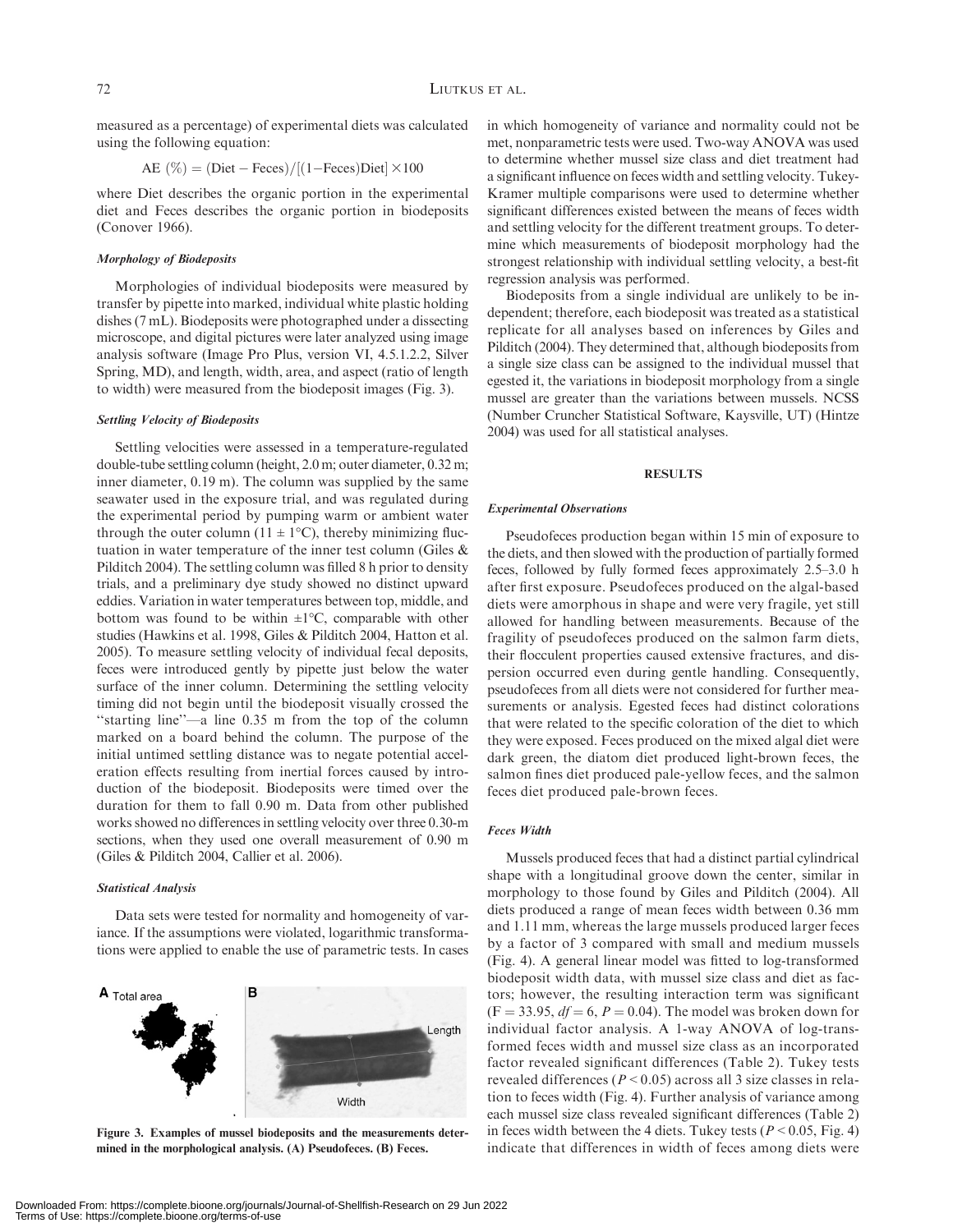

Figure 4. Mean feces width for 3 size classes of mussels exposed to 4 experimental diets. Error bars represent the SD of the data set. \*Significant difference ( $P < 0.05$ ) based on the multiple comparison test in each size class.

minimal in the small-mussel class, but become more pronounced as mussel size class increased. The mean width of feces produced on salmon farm-based diets appeared to be narrower than feces produced on algal-based diets for all 3 mussel size classes, but a significant difference was observed only for large mussels (Fig. 4).

# Settling Velocity of Feces

We attempted to compare empirically derived and predicted mussel feces settling velocity (measured in centimeters per second) data, but calculations of settling velocities using Stokes' law could not be carried out because of the noncompliance of the assumption requiring a low Reynolds number (the ratio of inertial to viscous force)  $Re > 0.4$ . Empirically measured settling velocities of feces were generally similar in small size class, but became more variable in the medium and large size classes of mussels (Fig. 5). A general linear model was fitted to log-transformed feces settling velocity data with mussel size

#### TABLE 2.

Analysis of variance reports examining the influence of mussel size class and diet on the feces width and sinking velocity of mussel feces produced.

| <b>Source</b>               | df             | <b>F</b> Ratio | P       | Power | $\boldsymbol{n}$ |
|-----------------------------|----------------|----------------|---------|-------|------------------|
| (A)                         |                |                |         |       |                  |
| Size class                  | $\overline{2}$ | 5,477.7        | $0.001$ | 1.00  | 743              |
| (B)                         |                |                |         |       |                  |
| <b>Diet</b>                 | 3              | 94.50          | < 0.001 | 0.95  | 743              |
| (C)                         |                |                |         |       |                  |
| Size class                  | 2              | 3,978.4        | < 0.001 | 1.00  | 743              |
| <b>Diet</b>                 | 3              | 47.1           | < 0.001 | 1.00  | 743              |
| Size class $\times$<br>diet | 6              | 0.99           | 0.38    | 0.29  |                  |

Dependant variables were log transformed prior to analysis. (A) ANOVA results from ln feces width (measured in millimeters) and mussel size class (measured in millimeters). (B) ANOVA results from ln feces width (measured in millimeters) and diet. (C) Two-way ANOVA for ln sinking velocity (measured in centimeters per second), mussel size class (measured in millimeters), and diet. Statistically significant values are in bold type.

class and diet as factors. Settlement velocities were a function of mussel size class and diet (Table 2), whereas the interaction term was not significant. A Tukey-Kramer multiple comparison test revealed that significant differences ( $P < 0.05$ ) among all 3 size classes were observed in relation to settling velocities. Overall, settling velocities were clearly different among mussel size classes, and they fell in a range of 0.2–0.3, 0.3–0.5, and 0.8–1.5 cm/sec for small, medium, and large mussels, respectively (Fig. 5, Table 2). Although there were no significant differences in settling velocity for feces produced on the mixed algal diets and the farmbased diets, feces produced on diatom diets settled significantly slower, at least for medium and large mussels (Fig. 5).

Correlation analyses of feces settling velocity and morphology measurements (width, length, and aspect) revealed that the strongest relationships existed between settling velocity and feces width for each diet group (algal,  $r = 0.86$ ; salmon farm,  $r =$ 0.82; Pearson's correlation coefficient,  $P \le 0.05$ ). Although, relationships among settling velocity, length, and aspect morphology measurements were also significant ( $P < 0.05$ ), they were not as well correlated with settling velocity as width (pooled; length,  $r \sim 0.60$ ; aspect morphology,  $r \sim 0.50$ ). The mathematical relationship between feces settling velocity and feces width was best explained by an exponential relationship, with high  $R^2$ values explaining 88–97% of the variance (Fig. 6), whereas a linear relationship produced  $R^2$  values that accounted for 71– 85% of the variance.

# Mussel Feces Organic Content and Absorption Efficiency

The OCs of experimental diets were within approximately 25% of each other, ranging from 65.9–93.1% (Table 3). The resulting OC of the feces ranged from 25.7–59.4%, within 34% of each other. A significant positive correlation between diet and the respective feces OC was observed ( $r = 0.94$ ), revealing that the OC of the diet is reflected in the OC of the feces (Table 3). Furthermore, the OC of the feces was significantly lower (Mann-Whitney  $U = 14.5$ ,  $n_1 = 27$ ,  $n_2 = 3$ ,  $P < 0.05$ ) than that of the corresponding diet, which indicated that mussels were capable of extracting OC from all diets tested. Corresponding mean estimates of AE for diets ranged from 81–90%, with values for salmon feed  $>$  mixed algae  $=$  salmon farm  $>$ diatom (Reid et al. 2010) (Table 3).

# **DISCUSSION**

# Relationship Between Mussel Size and the Size of Feces

We found a strong relationship between increasing width of the feces and increasing mussel shell length, which confirms the observations by Callier et al. (2006) for the same species. Mussels produce a string of fecal matter that breaks into sections of variable length (depending on mussel orientation and the ambient flow rates). Based on these observations, it has been recommended that feces width be the indicator of mussel feces size (Giles & Pilditch 2004). These findings will assist in predicting the fecal dispersion characteristics of a cohort of growing mussels at an aquaculture site. The correlation of fecal pellet morphometrics with body size has been reported for various other species (Small et al. 1979, Giles & Pilditch 2004, Buryniuk et al. 2006, Callier et al. 2006). Small et al. (1979) reported differences in the volume of small and large copepod (Anomalocera patersoni)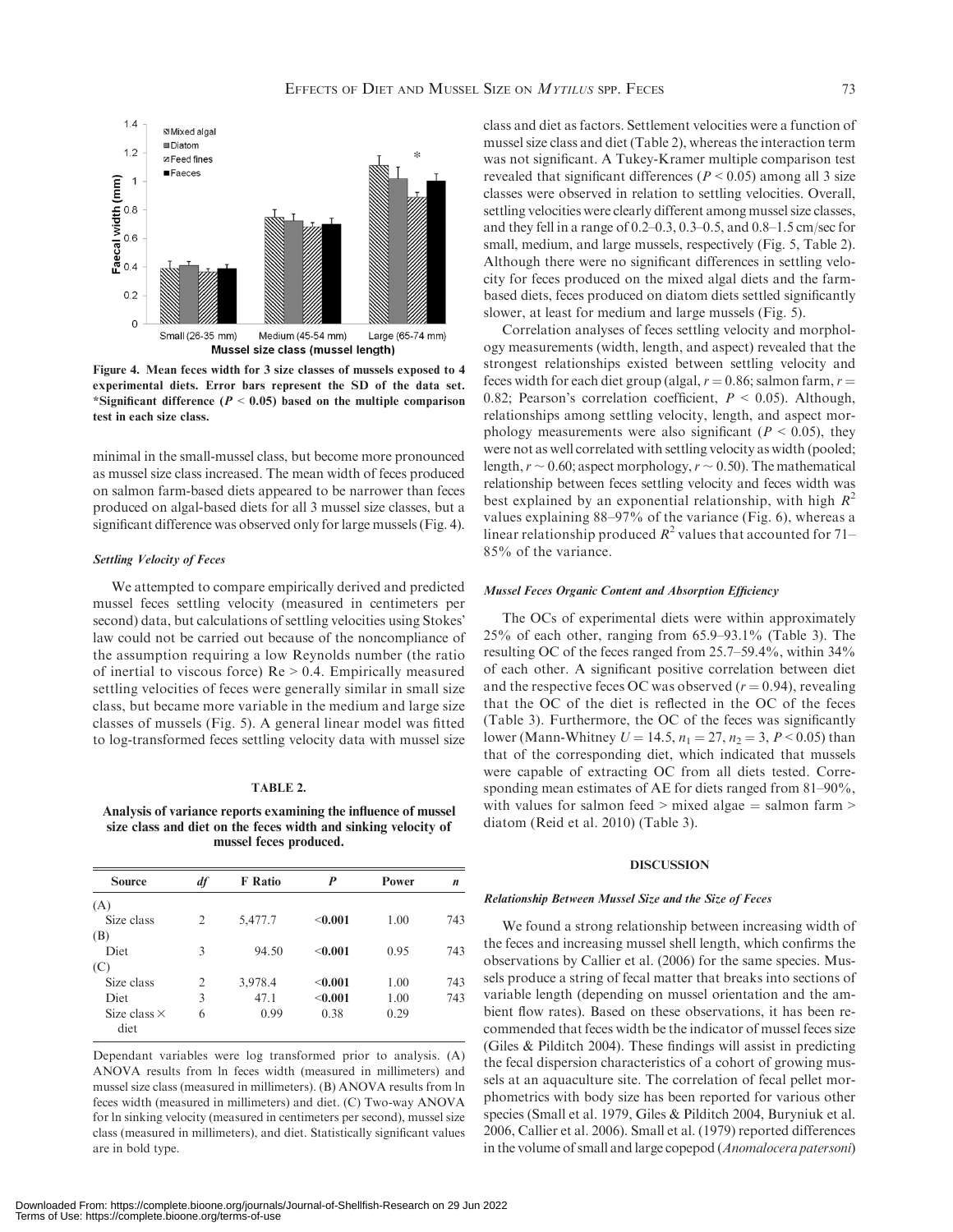

Figure 5. Mean sinking velocities for feces from the 3 size classes of mussels exposed to 4 experimental diets. Error bars represent the SD of the data set. \*Significant difference ( $P < 0.05$ ) based on the multiple comparison test in each size class.

fecal pellets, describing how fecal pellets produced by smaller copepods were of little consequence to the overall vertical organic flux, whereas larger copepods fecal pellets represented the majority of the vertical matter flux. Giles and Pilditch (2004) found green-lipped mussels (Perna canaliculus) to have an increasing feces size with increasing shell length. A similar effect has also been reported with salmon culture (Buryniuk et al. 2006), suggesting such size-based relationships extend logically to other culture species, as one might expect.

# Effect of Diet on Biodeposit Biophysical Properties

Diet had an effect on the width of the fecal pellets produced across all mussel size classes. The finding that salmon farmbased particles producing narrower feces can be compared with observations by Giles and Pilditch (2004). They reported that P. canaliculus mussel feces width were, in general, narrower when silt particles were added to an experimental diet, compared with a natural diet (0.42–1.19 mm and 0.54–1.49 mm, respectively). The alteration in feces morphology resulting from a change in diet has also been observed in other species. Small et al. (1979) explained differences in copepod feces volume according to the type of algal species consumed. Copepods ingesting diatom species produced fecal pellets that were wider and more loosely packed compared with narrow feces produced from ingesting varying algal species (algae,  $1.5 \times 10^5$  µm<sup>3</sup>; diatoms,  $12.3 \times 10^5$  $\mu$ m<sup>3</sup>) (Small et al. 1979).

Mussels are known to ingest particles from both algal and salmon farm diets, and diet was found to affect significantly the OC of the feces produced (Reid et al. 2010, MacDonald et al. 2011) (Table 3). These findings further confirm the important role of blue mussels in the IMTA setting as a biofilter for excess particulate material at salmon farms. Diet quality has been shown to influence AE, with relatively high values being observed for mussels in this study (80–90%) compared with many previous studies. Cranford and Hill (1999) reported a range of AE between 30% and more than 90%, whereas Bayne et al. (1989) reported AE values between 50% and 60% on experimental diets. AE has been reported to be largely a function of dietary OC. Hawkins et al. (1998) provide graphical representations of increases in AE until dietary OC reaches approximately 80%, at which point the relationship begins to plateau, ultimately becoming asymptotic.



Figure 6. Relationships between sinking velocity of feces and corresponding width of feces for 3 size classes of mussels exposed to 4 experimental diets (filled symbols, algal diet; open symbols. salmon farm diet). Each diet fraction consists of 3 mussel size classes (mussel shell length): small, 26–35 mm ( $\square$ ); medium, 45–54 mm ( $\diamond$ ); and large, 65–74 mm ( $\Delta$ ).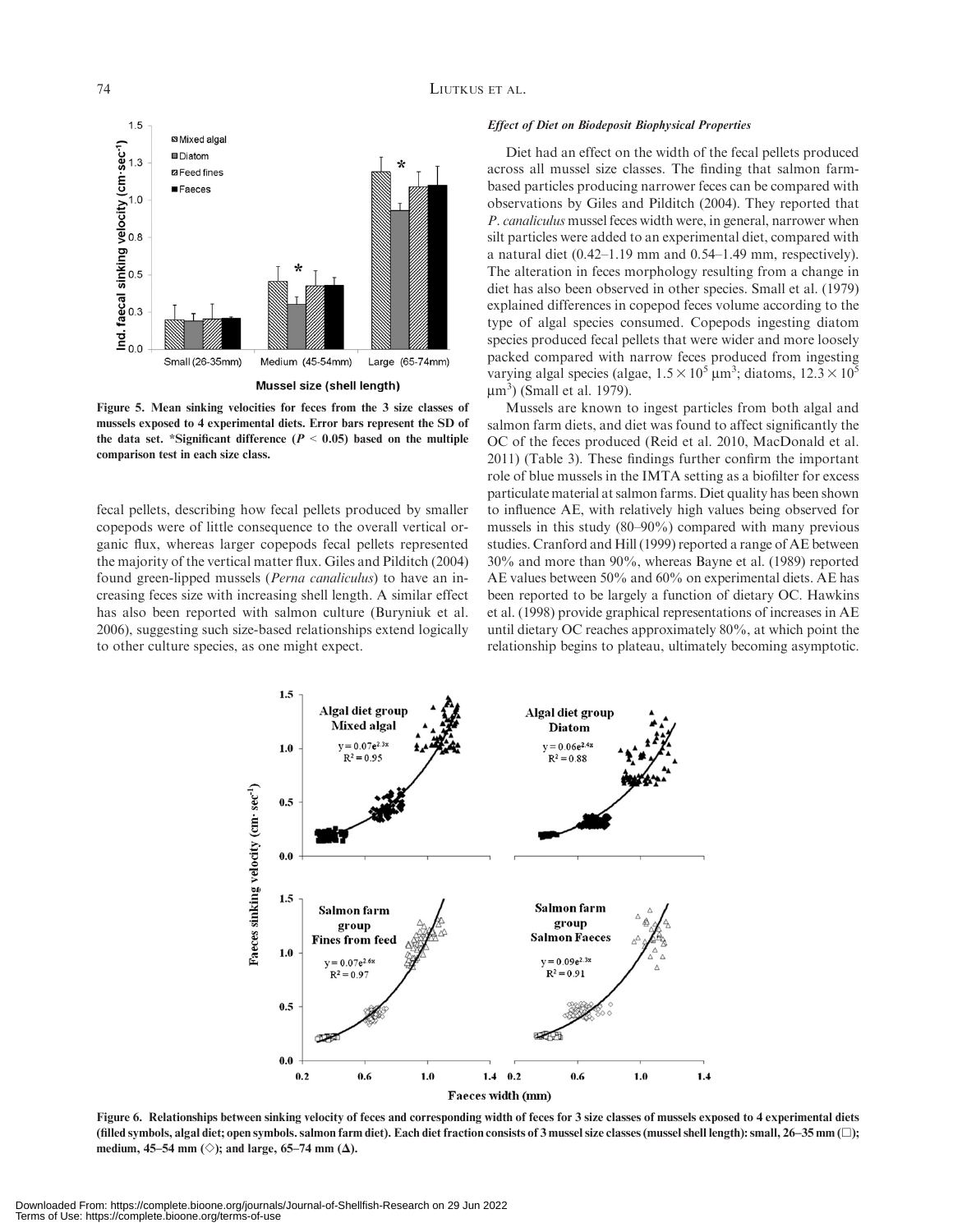#### TABLE 3.

Organic content (%) of the 4 experimental diets and the feces produced from those diets, plus estimates of mussel absorption efficiency (AE; %).

| Origin      | <b>Diet</b>        |                |                    |                     |  |  |
|-------------|--------------------|----------------|--------------------|---------------------|--|--|
|             | Algal              |                | <b>Salmon Farm</b> |                     |  |  |
|             | <b>Mixed Algal</b> | <b>Diatom</b>  | <b>Salmon Feed</b> | <b>Salmon Feces</b> |  |  |
| Feces       | $29.4 \pm 1.1$     | $25.7 \pm 1.0$ | $59.4 \pm 1.3$     | $32.4 \pm 0.7$      |  |  |
| <b>Diet</b> | $769 \pm 04$       | $659 \pm 0.8$  | $93.1 \pm 0.3$     | $77.1 \pm 2.2$      |  |  |
| AE.         | 87                 | 81             | 90                 | 86                  |  |  |

Sample sizes for measurements of organic content of feces  $(n = 27)$  and diet ( $n = 3$ ) per experimental diet.

Data are the combination of all 3 size classes, and are the means (±SE) of the grouped data set. Organic content was derived from the weight lost after combustion. AE is the efficiency with which organic material is absorbed from ingested food material (derived from Conover (1966)).

Results from the current study indicate that AE values for salmon farm-based particulates were higher than those for commercial-based algal diets. This suggests that progressive stripping of organic material from salmon farm particles can occur with high efficiency. These findings confirm reports of augmented growth rates of mussels grown adjacent to salmon farms compared with reference sites (Lander et al. 2004). The OC of salmon farm-based mussel feces were still relatively high (25% and 50%). Thus, feces settling under mussel rafts cocultured alongside salmon pens may still have sufficient potential as a resource for further integrated culture on a benthic–trophic level.

We observed that feces produced from the diatom diet settled more slowly than those produced from all other diets. This finding is in contrast to observations by Small et al. (1979), who observed that copepods that fed on diatoms and silt produced feces that settled more quickly (100.7 m/day) than feces produced when copepods were fed silt and other nondiatom species of phytoplankton (28 m/day). Giles and Pilditch (2004) also found changes in settling velocity according to diet and two size classes, with the addition of silt increasing the settling rate (without silt, 0.2 cm/sec and 1.6 cm/sec; with silt, 0.95 cm/sec and 4.5 cm/sec). Obviously, the composition of the local phytoplankton community in the Bay of Fundy, including the spring diatom bloom and the summer dinoflagellate blooms, will have a significant influence on the dispersal patterns of mussel feces from IMTA sites.

## Settlement Velocities of Mussel Feces

The size of mussels was shown to have a strong relationship to settling velocities of feces. Settling velocities and density ranges measured in our study (0.17–1.6 cm/sec and 1.027–1.037 g/cm<sup>3</sup>, respectively) fall in lower ranges observed in other studies of M. edulis feces (Chamberlain et al. 2001, Callier et al. 2006). Slower settling velocities observed in our study could be explained by the absence of dense inorganic particles (such as silt) in our experimental diets (Chamberlain et al. 2001, Giles & Pilditch 2004). Although silt particles are a common and variable component of the suspended particulate matter of coastal marine waters, we tried to differentiate experimental diets without the incorporation of additional silt particles other than what

was available in the ambient seawater used to make up the diets. With respect to current species being cultured at IMTA sites, the settling velocity of mussel feces are quite low when compared with those reported for salmon feces  $(3.2 \pm 1.1 \text{ cm/sec})$ and salmon feed (6–15 cm/sec) (Chen et al. 1999a, Chen et al. 1999b, Cromey et al. 2002).

Several authors have gathered empirical data on density of feces, whereas others have attempted to use Stokes' law and Newton's second law to calculate and model settling velocities from inputs dictated by Komar et al. (1981) (Taghon et al. 1984, Elberizon & Kelly 1998, Chen et al. 2003, Magill et al. 2006). We found that mussel feces did not meet the assumptions of Reynolds number and thus Stokes' law could not be used to calculate settling velocities of mussel feces (not shown). Furthermore, mussel feces also do not satisfy the assumption of spherical shape dictated by Stokes' law. Komar et al. (1981) modified assumptions of shape in Stokes' law, and were able to report a good association with settling velocity of copepod fecal pellets. A recent review on the properties of salmon feces found no literature that applies these modifications to any other species (Reid et al. 2009). Because of the poor correlations observed with using Stokes' law, we deemed it necessary to collect empirical data on morphology and settling velocity of feces from various mussel size classes to fulfill IMTA modeling requirements.

## Dispersion and Ecological Implications

The suspension culture of blue mussels operates on the basis of a predetermined density of mussels attached to a core substrate hung at an appropriate depth for the specific culture area. To determine the dispersion potential of mussel feces at any culture location, the following information is required: feces settling velocities, culture depth, and current velocities. For example, pooled diet settling velocity data from the current study  $(0.18, 0.29,$  and  $0.54$  cm/sec of  $50\%$  of particles for small, medium, and large mussels, respectively) at an arbitrary Quoddy region culture depth of 20 m and a current velocity of 15 cm/sec can be used to calculate ''time to bottom.'' The deposition of feces according to these conditions would create a 1,660-, 1,111-, and 588-m-wide footprint for the respective size classes. The mussel size classes examined in the current study compare with industry standards for socking conditions, whereas harvesting sizes are slightly smaller. These dispersal predictions give significantly larger footprint estimates compared with footprints of 31 m and 124 m for large mussels (P. canaliculus) fed natural and monoculture algal diets, respectively, (Giles & Pilditch 2004), and footprints of 1.0–3.5 m and 7.0–24.4 m for mussel of shell length 3.0–4.5 cm and 5.5–7.5 cm, respectively (Callier et al. 2006). Note that both of these previous studies reported similar settling velocities of mussel biodeposits. The variations in dispersal distance appear to be more of a function of current velocity and depth at the site rather than settling velocities of feces, with small variations in the previously mentioned parameters causing significant impacts on dispersion (Giles & Pilditch 2004). Therefore, deposition will be concentrated closer to operations in culture environments where shallow water depth and low current velocities are predominant site characteristics. Within these described environments, studies have suggested that benthic sediment chemistry and communities are significantly affected by high levels of mussel biodeposition resulting from poor flushing characteristics (Dahlback & Gunnarsson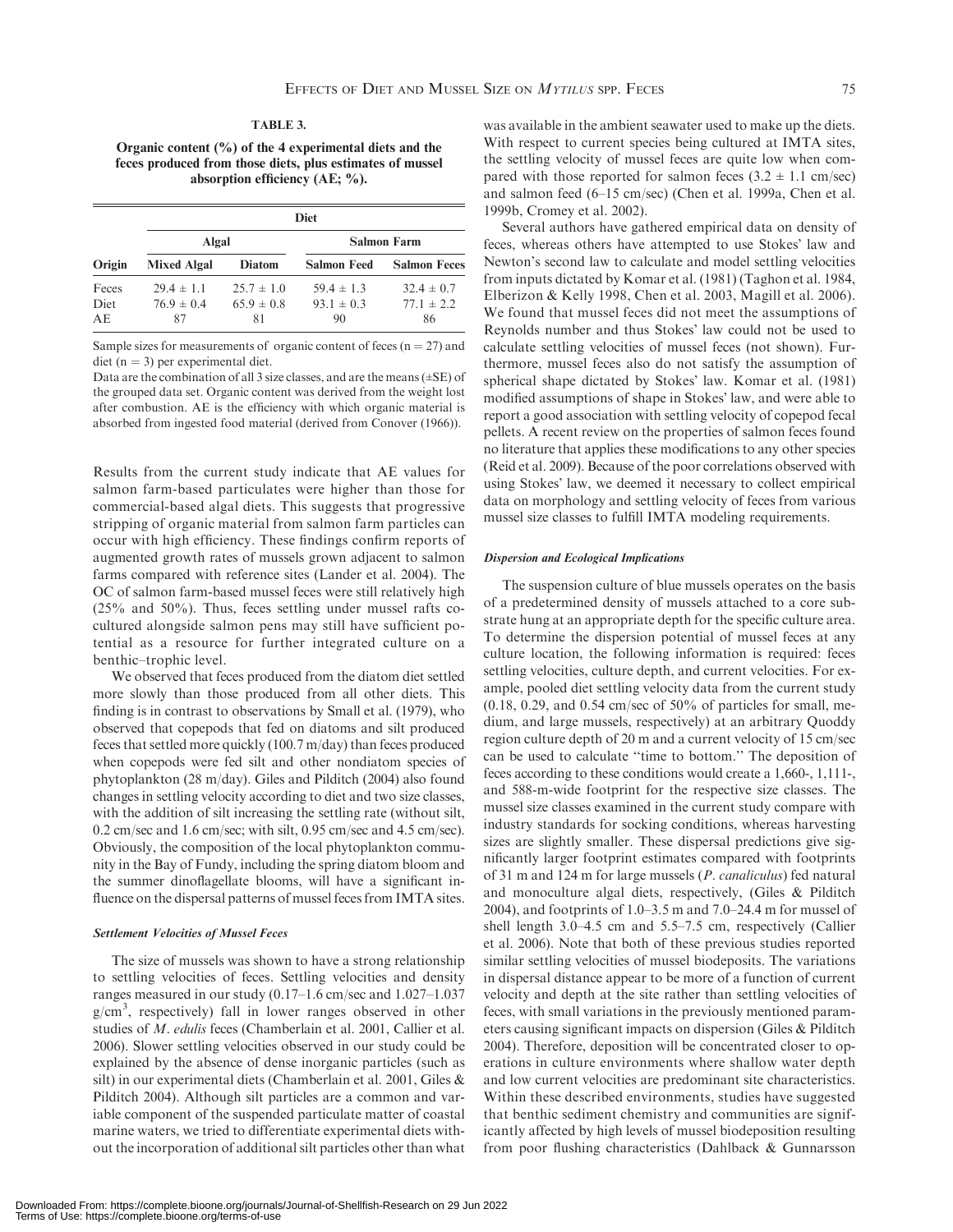1981, Christensen et al. 2003, Hartstein & Stevens 2005, Callier et al. 2006, Cranford et al. 2007). When the biophysical properties of mussel feces and salmon wastes (feces and feed) are compared, it can be concluded that theoretical effects associated with mussel feces will be less than effects associated with salmon farm wastes.

Differences in settling characteristics and organic composition of mussel feces, salmon feces, and salmon feed have interesting implications with respect to managing benthic impacts. The current study shows that mussel feces have lower settling rates and OC compared with salmon feces and feed (0.2–1.6 cm/sec vs. 3.2–10 cm/sec and  $\sim$ 20–50% OC vs.  $\sim$ 75–90% OC, respectively), thereby suggesting significant differences in loading potentials for each species. Mirto et al. (2000) reported a comparison of microbial and meiofaunal responses to both intensive mussel farming and fish farming in the western Mediterranean, and reported that mussel farms decreased benthic indexes by only 25%, compared with a 50% change in benthic indexes under a nearby fish farm. Our findings seem to be consistent with impacts reported by Mirto et al. (2000).

The premise of the IMTA concept is to have wastes produced by upper trophic species consumed by lower trophic species cultured using different techniques around the main cages where the fish are fed. Ideally, cocultured extractive species will have the ability to absorb high proportions of waste particles produced by the upper trophic species, thereby reducing the overall load of organic material on the bottom. Although the current study confirms that mussels will absorb some salmon farm wastes efficiently, we did not determine whether the amount of feces produced over time differed between mussels fed algal- or salmon farm-based diets. We also recognize that mussels will also contribute to the deposition on the bottom, and are only partially efficient at removing wastes. In addition, as mussels grow, their impact on the bottom near the fish farm through the OC of their feces will likely become more prominent from a near-field perspective, because the settling velocity of the feces increases with mussel size.

There are wastes that are indigestible to mussels, and particles too large for ingestion, suggesting that loading under IMTA cages could benefit from further integration of some detritivore species. The proposed approach to deal with mussel deposition in the IMTA strategy is to add additional extractive species, such as sea urchins (Strongylocentrotus droebachiensis) and sea cucumbers (Cucumaria frondosa), underneath mussel cages that can further strip organic matter produced by the upper trophic species and integrated mussels combined.

#### **SUMMARY**

Particulate by-products of salmon culture were found to have minimal effect on the biophysical properties of mussel (Mytilus spp.) feces when compared with feces produced on algal-based diets. Differences in mussel feces width were found to be minimal in the small and medium mussels, but became more significant as mussel shell length increased (45–74 mm). Mussels have the capability of removing some of the organic component from salmon farm waste particles with relatively high efficiency. Regardless of diet, smaller mussels produce feces that disperse as a function of settling velocity (50% of the particles; small, 0.18 cm/sec; medium, 0.29 cm/sec) over larger areas than those produced by larger mussels (0.54 cm/ sec). This study demonstrates the likelihood of the depositional footprint decreasing in size with increasing size of the mussels. The extent of the footprint will also be dependent on the hydrodynamics of the area and the culture depth. This study suggests that further field-based research is required on the loading potential of commercial biomass of mussel densities in an active IMTA farm. It would also be beneficial to determine whether higher concentrations of inorganic silt particles in suspended particulate matter will change significantly the settling velocity of feces produced between natural conditions and an IMTA environment.

# ACKNOWLEDGMENTS

This work was supported by a grant from the Natural Sciences and Engineering Research Council of Canada, Atlantic Canada Opportunity Agency through the Atlantic Innovation Fund. Special thanks to the St. Andrews Biological Station and the University of New Brunswick, Saint John Campus.

# LITERATURE CITED

- Armsworthy, S. L., B. A. MacDonald & J. E. Ward. 2001. Feeding activity, absorption efficiency and suspension feeding processes in the ascidian, Halocynthia pyriformis (Stolidobranchia: Ascidiacea): responses to variations in diet quantity and quality. J. Exp. Mar. Biol. Ecol. 260:41–69.
- Bayne, B. L., A. J. S. Hawkins, E. Navarro & J. I. P. Iglesias. 1989. Effects of seston concentration on feeding, digestion and growth in the mussel Mytilus edulis. Mar. Ecol. Prog. Ser. 55:47–54.
- Buryniuk, M., R. J. Petrell, S. Baldwin & K. V. Victor. 2006. Accumulation and natural disintegration of solid wastes caught on a screen suspended below a fish farm cage. Aquacult. Eng. 35:78–90.
- Callier, M. D., A. M. Weise, W. McKindsey & G. Desrosiers. 2006. Sedimentation rate in a suspended mussel farm (Great-Entry Lagoon, Canada): biodeposits production and dispersion. Mar. Ecol. Prog. Ser. 322:129–141.
- Chamberlain, J., T. F. Fernandes, P. Read, T. Nickell & I. Davies. 2001. Impacts of biodeposits from suspended mussel (Mytilus edulis L.) culture on the surrounding surficial sediment. ICES J. Mar. Sci. 58:411–416.
- Chen, Y. S., M. C. M. Beveridge & T. C. Telfer. 1999a. Physical characteristics of commercial pelleted Atlantic salmon feeds and considerations of implications for modelling of waste dispersion through sedimentation. Aquacult. Int. 7:89–100.
- Chen, Y. S., M. C. M. Beveridge & T. C. Telfer. 1999b. Settling rate characteristics and nutrient content of the feces of Atlantic salmon, Salmo salar L. and the implications for modelling of solid waste dispersion. Aquacult. Res. 30:395–398.
- Chen, Y. S., M. C. M. Beveridge, T. C. Telfer & W. J. Roy. 2003. Nutrient leaching and settling rate characteristics of the feces of Atlantic salmon (Salmo salar L.) and the implications for modelling of solid waste dispersion. J. Appl. Ichthyol. 19:114–117.
- Christensen, P. B., R. N. Glud, T. Dalsgaardm & P. Gillespie. 2003. Impacts of longline mussel farming on oxygen and nitrogen dynamics and biological communities of coastal sediments. Aquaculture 218:567–588.
- Conover, R. J. 1966. Factors affecting the assimilation of organic matter by zooplankton and the question of superfluous feeding. Limnol. Oceanogr. 11:346–354.